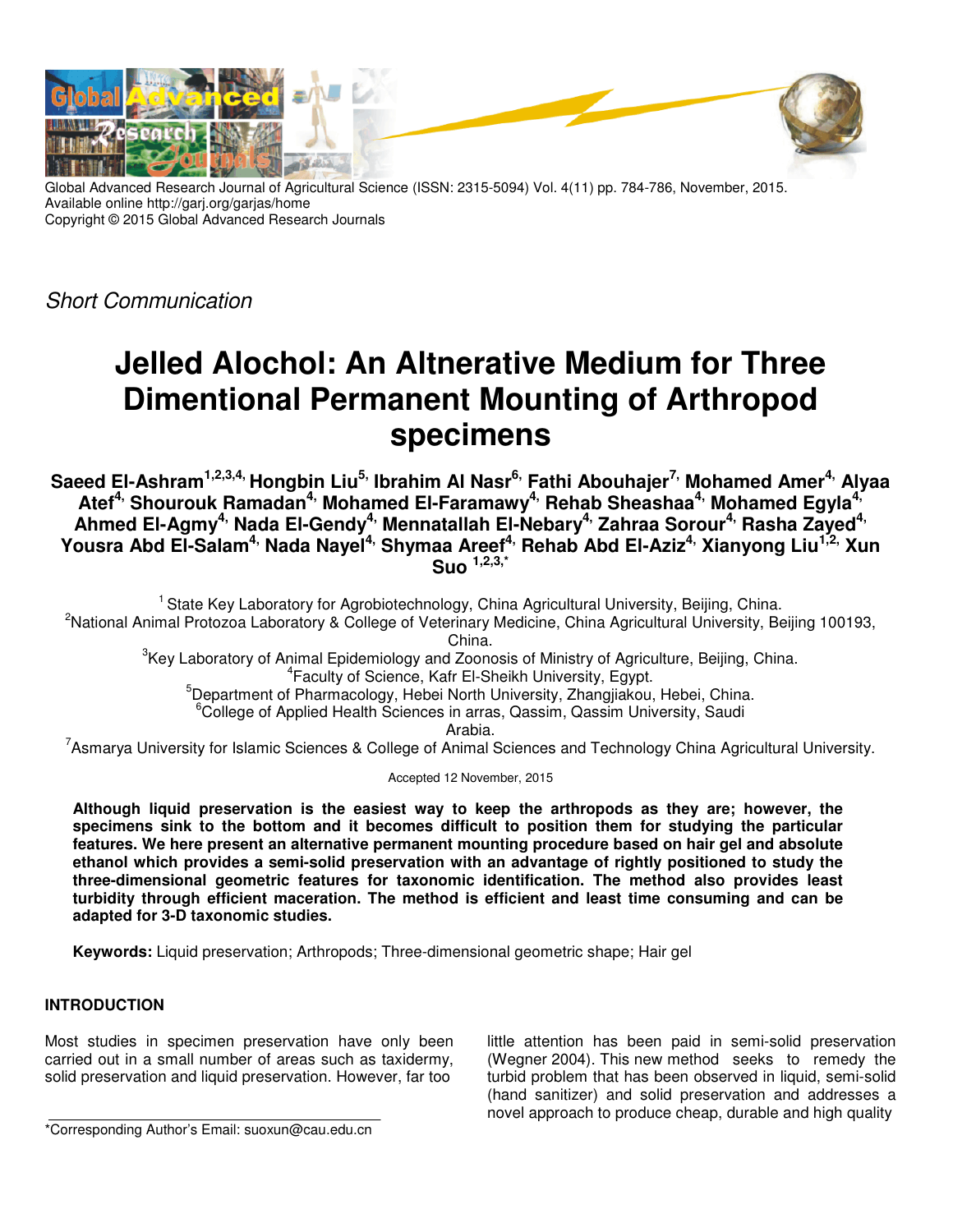

 **Figure 1** (A-D): Different types of insects suspended in the Jelled Alcohol



**Figure 2.** Hair Do  $X^2$  evaluated as arthropod specimen permanent display

specimen preservation for using in both museum preparation and studying contexts.

## **METHODS**

The following protocol was used to provide the best results:

1. Kill the animal either by freezing or chemicals.

2. Puncture the cuticle with a fine needle to allow the caustic agent to penetrate the body.

3. Macerate the specimens in order to remove the external secretions and internal contents by placing them in 10% Sodium hydroxide (caustic soda; NaOH) for 12-24 hours at room temperature. Alternatively, boil the specimens in hot Sodium hydroxide for 5 minutes.

4. Neutralize the alkalinity by adding a few drops of Glacial acetic acid<br>5 Wash for

for 20 minutes in running tap water

6. Dehydrate the specimens in ascending grades of alcohol (70–100%) for 1 hour each.

7. Place the beaker that contains jelled alcohol in a ration of 1:2 (hair gel: absolute ethyl alcohol) onto Hot plate in order to ensure proper mixing of the jelled alcohol's components and complete removal of air bubbles.

8. Transfer a small amount of jelled alcohol into another beaker.

9. Place it on the hot plate

10. Place the specimens into the small beaker and wait for 20 minutes to assure complete removal of air bubbles from inside the specimens and surroundings.

11. Transfer the saturated specimens into another jelled alcohol contained beaker at a ratio of 1 to 1 (hair gel: absolute ethyl alcohol) for 10 minutes.

12. Fill screw cap vial with the jelled alcohol.